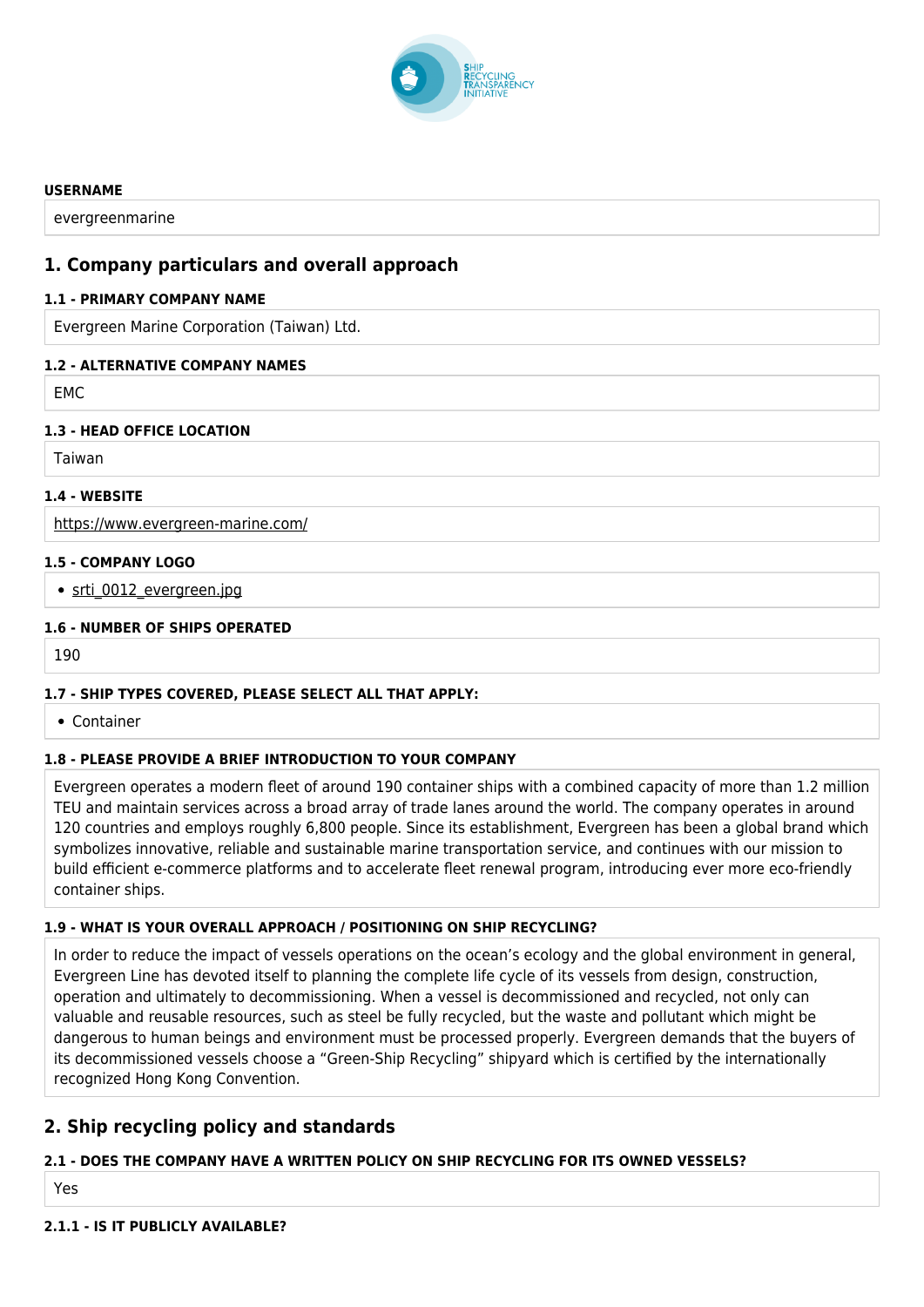### **2.1.2 - PLEASE PROVIDE A URL**

[https://www.evergreen-line.com/tbi1/jsp/TBI1\\_Index.jsp](https://www.evergreen-line.com/tbi1/jsp/TBI1_Index.jsp)

#### **2.1.3 - SINCE WHEN HAS THIS POLICY BEEN APPLIED?**

2019

#### **2.1.4 - HOW MANY SHIPS DOES THE POLICY APPLY TO?**

 $25%$ 

### **2.2 - DOES THE COMPANY KEEP RECORDS OF SHIPS WHICH HAVE BEEN SENT FOR RECYCLING?**

Yes

#### **2.2.1 - ARE THE RECORDS PUBLIC?**

No

### **2.2.3 - PLEASE PROVIDE FURTHER DETAILS**

N/A

### **2.3 - WHAT INTERNATIONAL CONVENTIONS AND PRINCIPLES DOES THE POLICY ADHERE TO?**

- EU Ship Recycling Regulation (2013)
- Hong Kong International Convention for the safe and environmentally sound recycling of ships (2009)

#### **2.4 - DOES THE EU SHIP RECYCLING REGULATION APPLY TO THE COMPANY'S OWNED SHIPS?**

Yes

#### **2.4.1 - HOW MANY SHIPS DOES THE REGULATION APPLY TO?**

 $< 25\%$ 

### **2.5 - WHICH TOPICS DOES THE POLICY ADDRESS?**

- Environment
- Health and safety
- Labour and human rights
- Anti-corruption
- Sub-contractors
- Other (please specify)

### **2.5.1 - PLEASE COMMENT**

We keep reviewing various topics of our policy.

### **2.6 - DOES THE POLICY CONTAIN RESTRICTIONS BASED ON GEOGRAPHY AND/OR RECYCLING METHODS?**

**Yes** 

### **2.6.1 - PLEASE PROVIDE FURTHER DETAILS**

For EU flagged vessel, it's based on EU SRR (EU Ship Recycling Regulation) without geography restriction. For non-EU flagged vessel, our policy contains geography restriction to limit Hong Kong Convention certified green shipyard in India only.

### **2.7 - DOES THE COMPANY HAVE A WRITTEN POLICY FOR SELECTING A YARD OR BUYER FOR RECYCLING?**

Yes

### **2.7.1 - PLEASE PROVIDE FURTHER DETAILS INCLUDING A URL IF THE POLICY IS PUBLIC**

https://www.evergreen-marine.com/tbi1/csr/jsp/TBI1\_Environment.jsp https://www.evergreen-line.com/tbi1/jsp/TBI1\_Index.jsp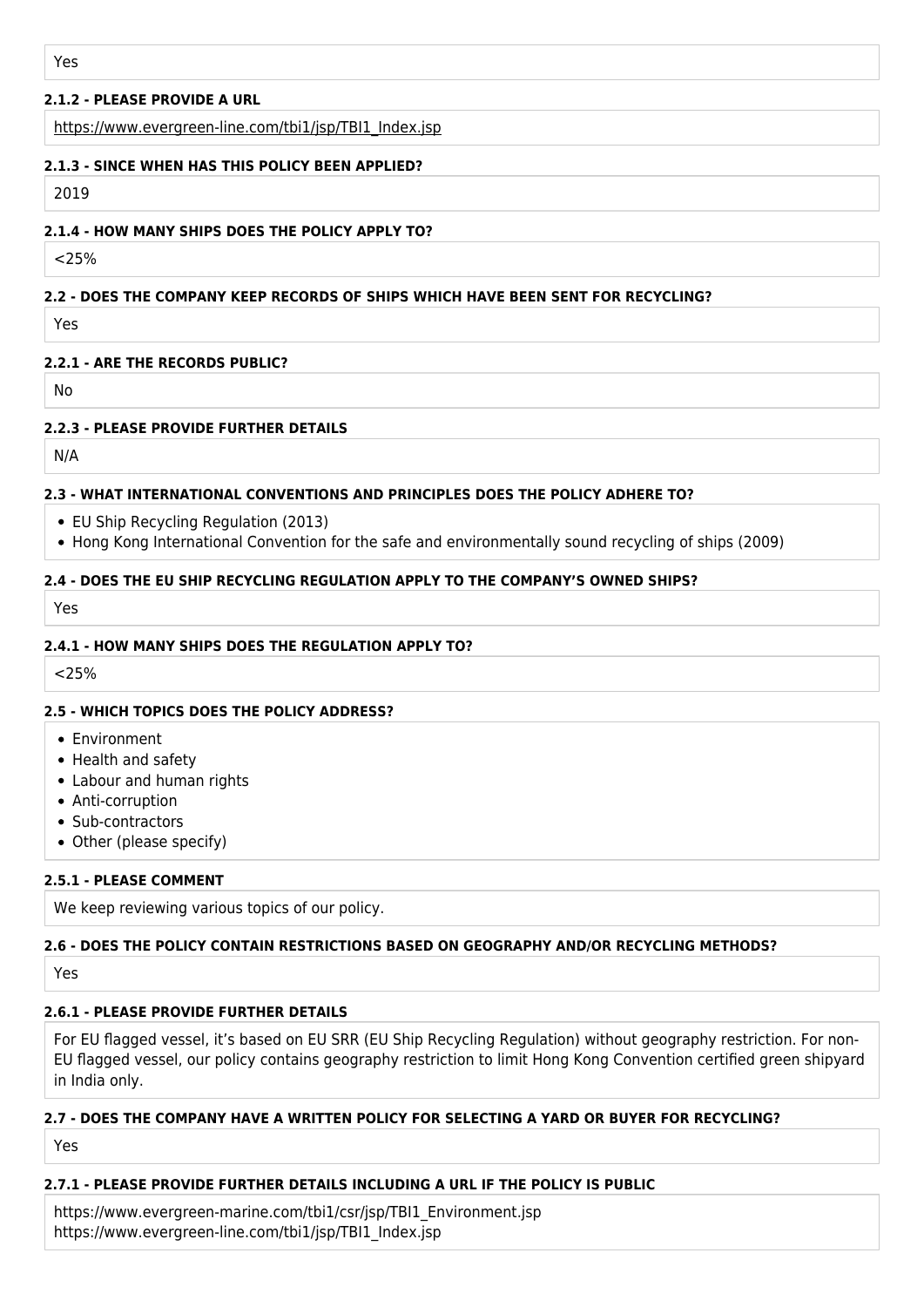### **2.8 - DOES THE COMPANY MAKE SHIP RECYCLING PART OF THE COMPANY'S SUSTAINABILITY GOALS?**

Yes

### **2.9 - DOES THE COMPANY INCLUDE SHIP RECYCLING INFORMATION IN ITS SUSTAINABILITY REPORTING?**

Yes

#### **2.9.1 - IS THIS INFORMATION VERIFIED BY A THIRD PARTY?**

No

### **2.9.2 - PLEASE PROVIDE FURTHER DETAILS INCLUDING A URL TO THE LATEST SUSTAINABILITY REPORT**

N/A

### **2.10 - DOES THE COMPANY HAVE A SHIP RECYCLING STANDARD\* (OR SIMILARLY NAMED) IN FORCE?**

Yes

### **2.10.1 - FROM WHEN HAS THIS BEEN IN FORCE?**

2019

# **3. Policy for selling owned vessels for further trading**

### **3.1 - DOES THE COMPANY HAVE A POLICY TO PROMOTE RESPONSIBLE RECYCLING OF OWNED VESSELS SOLD FOR FURTHER TRADING?**

No

#### **3.1.1 - PLEASE PROVIDE FURTHER DETAILS**

N/A

### **3.2 - DOES THE COMPANY IMPOSE LEGALLY BINDING COVENANTS OR OFFER COMMERCIAL INCENTIVES TO THE BUYER TO ENCOURAGE RESPONSIBLE SHIP RECYCLING?**

Yes

### **3.2.1 - PLEASE PROVIDE FURTHER DETAILS**

Evergreen will send aged vessel only for demolition, not sale for further trading.

#### **3.3 - DOES THE COMPANY TAKE STEPS TO PROMOTE RESPONSIBLE RECYCLING OF VESSELS CHARTERED FOR 5 YEARS AND OVER, RELEASED FOR REDEPLOYMENT OR RECYCLING?**

Sometimes

#### **3.3.1 - PLEASE PROVIDE FURTHER DETAILS INCLUDING NUMBER OF VESSELS**

From legal viewpoint, we don't have right to interfere with the owners of chartered vessels about how to recycle their owned vessels. Even that, if any chance, we'll still, from time to time, remind owners of our chartered vessels to do responsible recycling as much as practically possible.

#### **3.4 - DOES THE COMPANY TAKE STEPS TO PROMOTE RESPONSIBLE RECYCLING OF VESSELS CHARTERED FOR 2 YEARS AND OVER RELEASED FOR REDEPLOYMENT OR RECYCLING?**

Sometimes

### **3.4.1 - PLEASE PROVIDE FURTHER DETAILS INCLUDING NUMBER OF VESSELS**

From legal viewpoint, we don't have right to interfere with the owners of chartered vessels about how to recycle their owned vessels. Even that, if any chance, we'll still, from time to time, remind owners of our chartered vessels to do responsible recycling as much as practically possible.

### **3.5 - DOES THE COMPANY TAKE STEPS TO PROMOTE RESPONSIBLE RECYCLING OF VESSELS OWNED THROUGH JVS?**

Sometimes

#### **3.5.1 - PLEASE PROVIDE FURTHER DETAILS**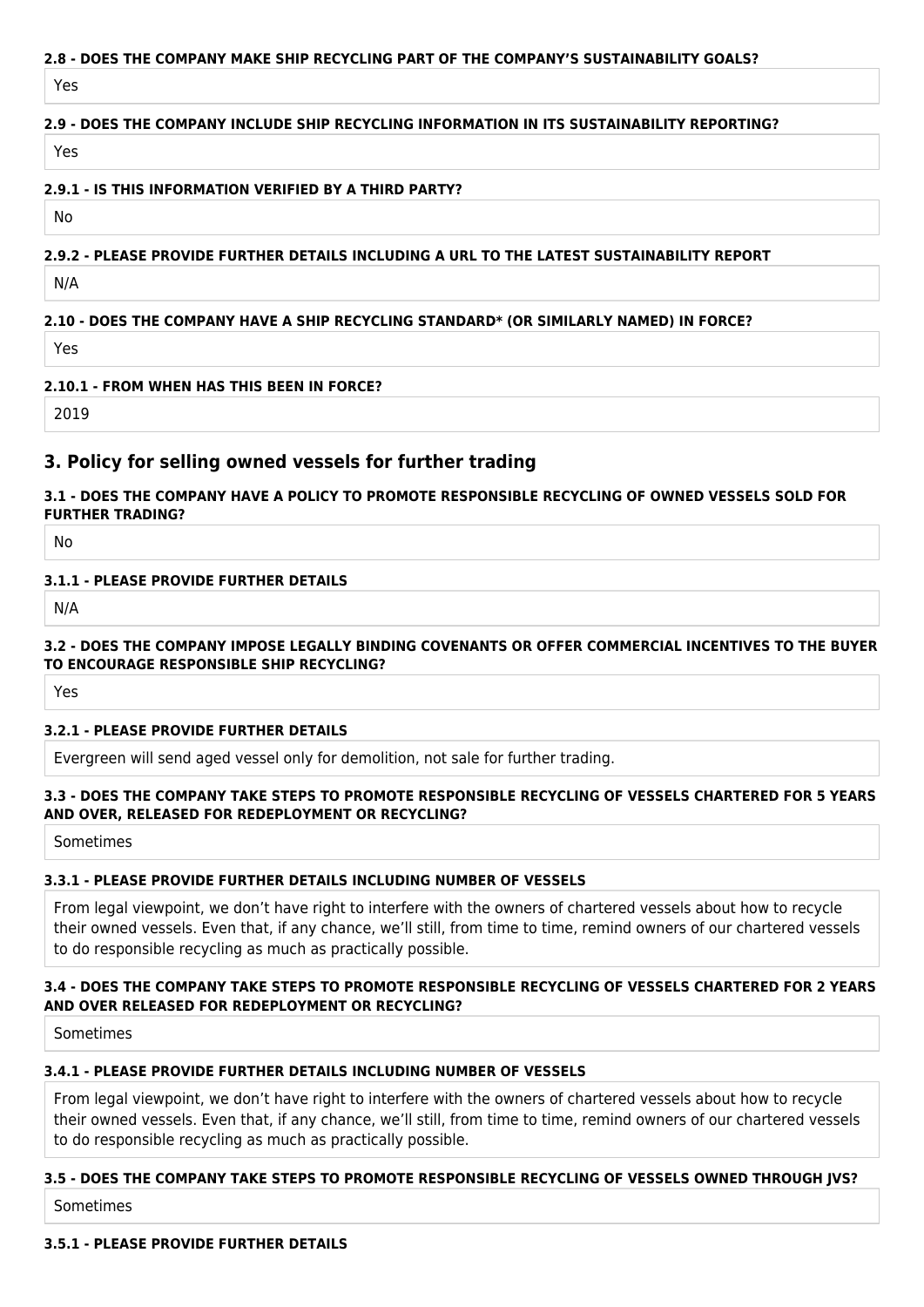From legal viewpoint, we don't have right to interfere with the owners of joint venture partners' vessels about how to recycle their owned vessels. Even that, if any chance, we'll still, from time to time, remind our JV partners to do responsible recycling as much as practically possible.

# **4. Ship recycling contract**

### **4.1 - DOES THE COMPANY FOLLOW A STANDARD CONTRACT FOR THE SALE OF VESSELS FOR GREEN RECYCLING (E.G. RECYCLECON FROM BIMCO)?**

Sometimes

### **4.1.1 - IF AN INDUSTRY STANDARD CONTRACT TEMPLATE USED, PLEASE SPECIFY**

We are using our company's proforma contract for ship recycling, which is more complete and stringent than any industrial standard contracts. It is noteworthy that Evergreen's proforma contract contains a liquidated damage clause, which helps deter any ill-disposed buyer from doing anything violation on contract. In our bidding invitation, it explicitly stipulates that Evergreen's proforma contract is a must and non-negotiable. Notwithstanding that, if it is found that recycling of any of the company's vessels does not fully comply with the stated standards, Evergreen will take all necessary actions to safeguard its values of its green recycling policy.

### **4.2 - DOES THE CONTRACT INCLUDE AN EXPLICIT REQUIREMENT TO RECYCLE THE VESSEL AT A SPECIFIC SHIP RECYCLING FACILITY?**

Always

### **4.2.1 - PLEASE PROVIDE FURTHER DETAILS**

Yes, in our proforma contract, it clearly requires the buyer to guarantee vessel being sold for purpose of demolition and recycling only at shipyard which is not only ISO certified (ISO 9000, 14001, 18001 or 30000), but also class approved 2009 Hong Kong Convention certified "Green-Ship Recycling" shipyard in India. In addition, the buyers shall provide to the seller with all relevant supporting evidence (such as, but not limited to, Statement of Compliance Certificate of the shipyard, photos of scrapping/supervision process…etc.), certifying vessel is physically and actually demolished in such shipyard.

### **4.3 - DOES THE COMPANY REQUIRE ACCESS TO THE SHIP RECYCLING FACILITY DURING THE RECYCLING PROCESS FOR ANY OF THE FOLLOWING? PLEASE SELECT ANY/ALL THAT MAY APPLY**

- Monitoring
- Control
- Stop-work
- Performance follow-up

## **4.4 - DOES THE CONTRACT REQUIRE COMPLIANCE WITH THE COMPANY'S WRITTEN POLICY ON SHIP RECYCLING?**

Yes

### **4.5 - WHAT PROTECTION IS IN PLACE FOR THE SELLER TO ENSURE THAT MILESTONES CAN BE SET, THAT ACCESS TO THE SHIP AND MONITORING CAN BE MAINTAINED THROUGHOUT THE SHIP RECYCLING PROCESS?**

In our sale contract, we impose the Buyer strict guarantee obligation to conduct all safe and environmentally sound practices, on-site supervision, and follow-up audits throughout ship's demolition/recycling process. The supervision/monitoring includes but not limited to spot check, ongoing supervision, on-site follow-up, Buyer's representative on-site, health & safety, labor and human rights, anti-corruption, sub-contractors and/or downstream facilities for managing waste and hazardous materials. The designated supervision company has the contractual right to stop work at the facility, in case of unsafe operations or other non-compliances. The Buyer shall provide to us with supervision report on regular basis (at least, once per week), updating the Vessel's demolition/recycling process. Last but not least, we have liquidated damage clause in sale contract, preventing any ill-disposed buyer from doing any violating act against contract.

# **5. Inventory of Hazardous Materials (IHM) and Ship Recycling Documentation**

## **5.1 - DOES THE COMPANY HAVE A SHIP RECYCLING PLAN FOR EACH VESSEL?**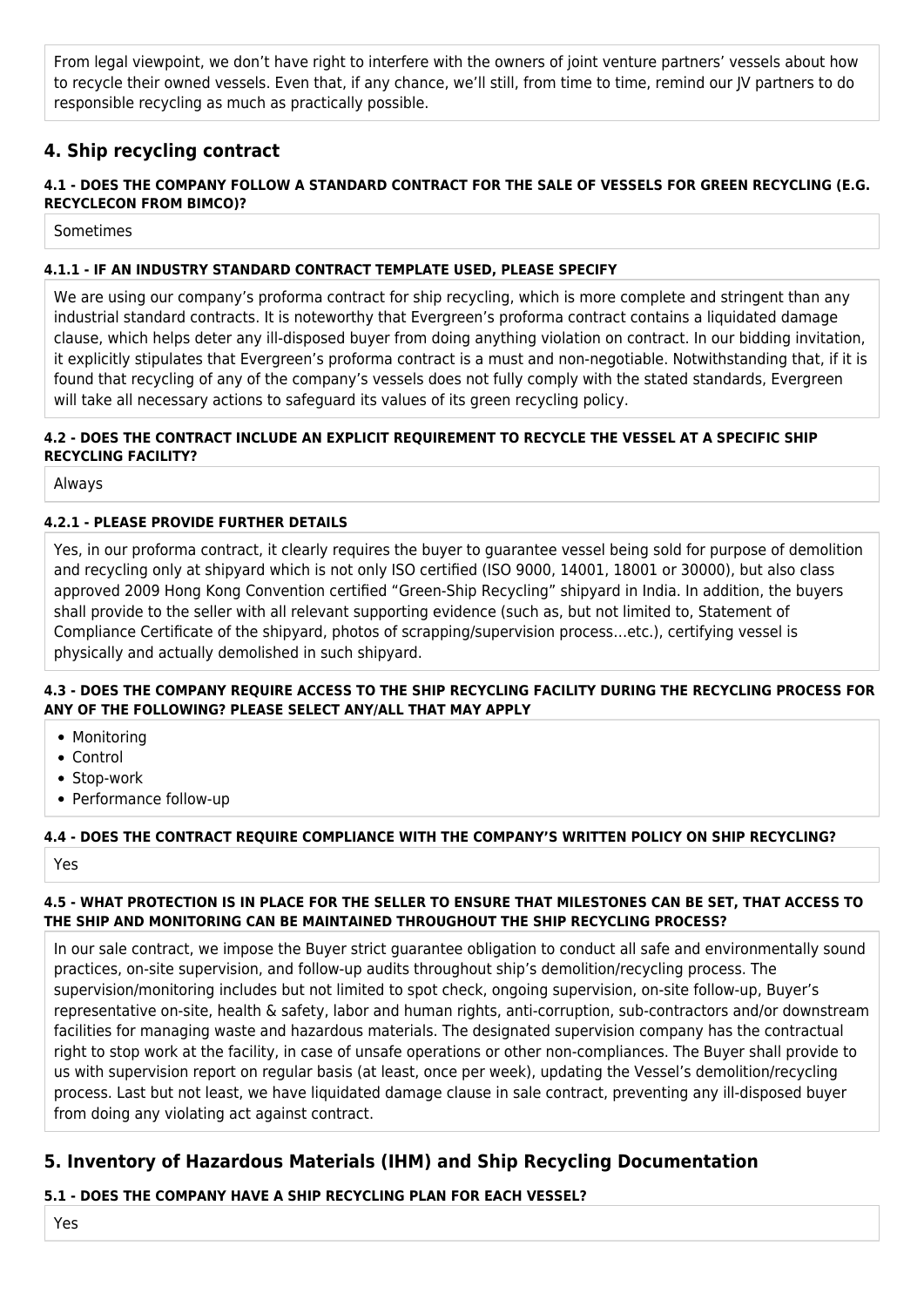### **5.2 - DOES THE COMPANY PROVIDE THE BUYER OR SHIP RECYCLER WITH A CLASS APPROVED IHM, AT THE TIME OF FINALISING THE SHIP RECYCLING CONTRACT?**

Always

#### **5.3 - DOES THE COMPANY PROVIDE ALL RELEVANT SHIP CERTIFICATES, PLANS, PROCEDURES AND DOCUMENTS, TO ENABLE THE YARDS TO FOLLOW APPLICABLE SHIP RECYCLING GUIDELINES (AND THE RELEVANT STANDARDS FROM QUESTION 2.2. THAT THE COMPANY IS ALIGNED TO)?**

Always

#### **5.4 - DOES THE COMPANY HAVE SPECIFIC REQUIREMENTS FOR HANDLING HAZARDOUS MATERIALS AS LISTED IN THE STOCKHOLM CONVENTION?**

Yes

### **5.4.1 - PLEASE PROVIDE FURTHER DETAILS**

Following Hong Kong Convention.

# **6. Implementation of the ship recycling policy and standard**

### **6.1 - DOES THE COMPANY REQUIRE THE SHIP RECYCLING FACILITY TO HAVE A HONG KONG CONVENTION STATEMENT OF COMPLIANCE ISSUED BY A CLASSIFICATION SOCIETY?**

Always

### **6.1.1 - PLEASE PROVIDE FURTHER DETAILS**

In our ship sale contract, it clearly stipulates that the Buyer shall provide to the Seller with supporting evidence (such as, but not limited to, Statement of Compliance Certificate of the shipyard, photos of scrapping process…etc.), certifying vessel is physically and actually demolished in such Hong Kong Convention certified "Green-Ship Recycling" shipyard.

#### **6.2 - DOES THE COMPANY CARRY OUT ADDITIONAL AUDITS TO VERIFY COMPLIANCE PRIOR TO RECYCLING?**

Always

#### **6.2.1 - PLEASE PROVIDE FURTHER DETAILS**

Prior to recycling, we'll request Buyer to provide relevant supporting documents (e.g. Statement of Compliance Certificate of the shipyard) to verify the compliance.

### **6.3 - DOES THE COMPANY MONITOR YARD COMPLIANCE DURING THE RECYCLING PROCESS?**

Always

### **6.3.1 - PLEASE DESCRIBE HOW THE MONITORING TAKES PLACE (PLEASE SELECT ANY/ALL THAT MAY APPLY). THROUGH:**

- Spot checks
- Ongoing supervision
- Company representative on-site
- Other (please specify)

### **6.3.1.1 - PLEASE SPECIFY**

We require Buyer to arrange one of Seller's recognized supervision companies to conduct on-site supervision, and follow-up audits throughout ship's demolition/recycling process.

#### **6.3.2 - PLEASE DESCRIBE WHAT TOPICS THE MONITORING ADDRESSES (PLEASE SELECT ANY/ALL THAT MAY APPLY)**

- Environment
- Health and Safety
- Labour and Human Rights
- Anti-corruption
- Sub-contractors
- Downstream facilities for managing waste and hazardous materials
- Other (please specify)